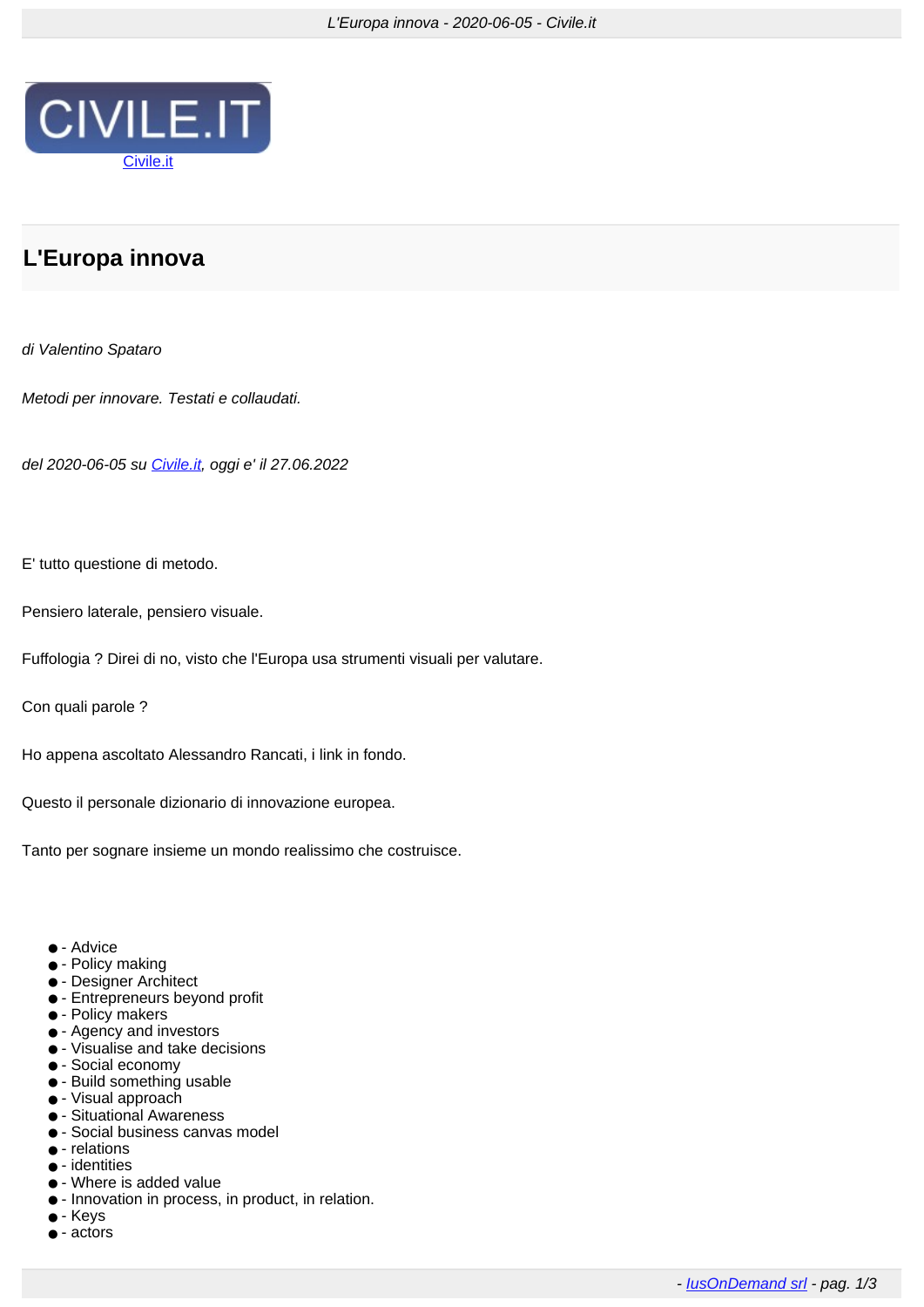- - exchangers
- and new actors: crowdfunding
- - Fluxes
- - money
- - services
- - knowledge
- - education
- - to help
- - Resilient
- - Social economy
- - to regenerate
- - social
- - economy
- - ecosystem
- - Leafs
- - colors of life
- - vitality
- - Social business models canvas
- - Social economy canvas
- - Communities
- - Start from scratch
- - no purpouse
- - no definitions
- - observation from the grass
- - Flows
- - and values
- - richer usability
- - 54 questions with 10 parameters each
- - dinamic valuations
- - mapping the identity of an enterprise
- - why changing tools ?
- - benefit
- - transition
- - what results
- - starting from a different perspective
- - good for development agencies
- - visualise to convice, to involve
- - start from one logo, and put it on a map
- - 3 branches:
- - society
- - envirnment
- - economv
- - add other logos of other products on the map
- - find good and evil
- - working in silent
- - lack of knowledge
- - put in contacts
- - share knowledge
- - how to transit from a static model to a dinamic one
- - new skills
- - similar methods
- - I'm not used
- - It takes time
- - where are the numbers ?
- - strategic thinking
- - a.i. blockchain
- - start from solutions, look ad different needs
- - better analytics
- - not competitive games
- - taboos
- - different perspectives
- - the golden age of collaboration
- - Internal exercises
- - before you have to see what's happening
- - but not in a descriptive way
- - and put in the context
- - be practical
- - evidence based approach
- - more informations for policy makers